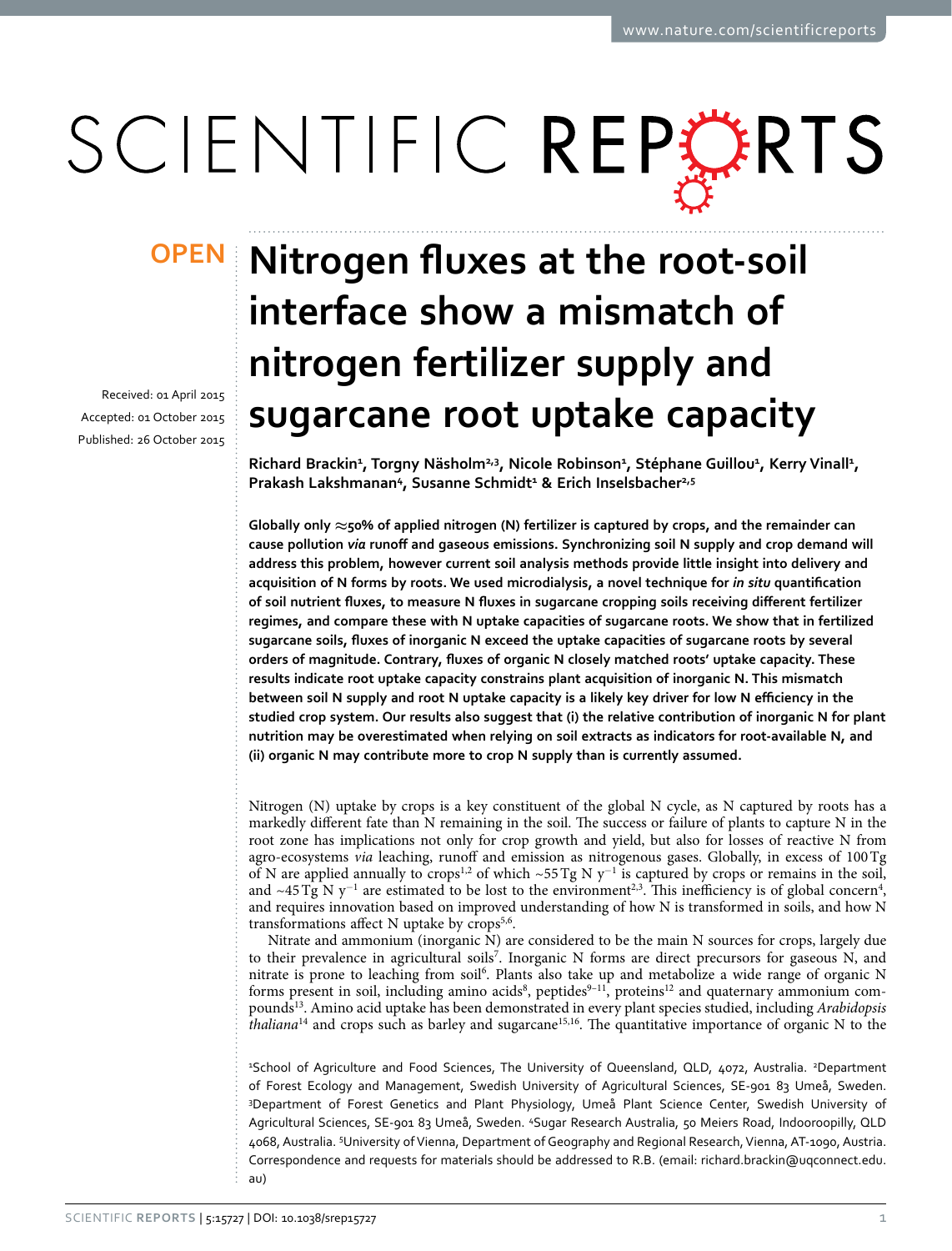plant N budget has not been established in any ecosystem, but the ubiquitous capacity of plants to absorb both inorganic and organic N suggests the composition of the plant-available N pool in soil should exert a strong influence on the form of N acquired by plants.

Determining which N forms are available for and ultimately taken up by crops remains a challenge. Destructive soil sampling and subsequent processing introduces artefacts such that the size and composition of the N pools deviate from those *in situ*[17](#page-7-5)[,18](#page-7-6), suggesting that the widespread use of soil extracts as proxy for N availability to plants may be flawed. This conflict is illustrated when comparing information obtained with conventional excavation-sieving-extraction techniques and low-disturbance *in situ* microdialysis[19.](#page-7-7) A further drawback of conventional soil sampling techniques is that they do not provide information on flux rates of N compounds in soils, although flux rates, rather than bulk soil N concentrations, are critical drivers of root uptake $20-22$ . Microdialysis induces diffusive fluxes in soils, and at high perfusate flow rates, close to maximum diffusive fluxes of external N compounds are obtained<sup>23</sup>. While the small size of microdialysis probes means that a smaller volume of soil can be sampled, relative to that sampled via soil extracts, it also allows the study of N dynamics in soil microsites. Because microdialysis probes share important features with roots, such as their small size, as well as their shape and mode of action<sup>[24](#page-7-10)</sup>, we propose that it should be possible to compare soil N delivery and root uptake rates. Matching soil N supply to the crops' N demand is a key objective for improving the nutrient use efficiency of cropping systems<sup>[5](#page-6-4),25-27</sup>.

Globally, sugarcane cropping systems have high N application rates, and large environmental N losses<sup>28,29</sup>. We examined N fluxes in sugarcane soils and compared these with N pools derived from soil extracts. Fluxes and pools of inorganic and low molecular mass organic N (amino acids) were quantified in soils receiving either no fertilizer, predominantly organic fertilizer (sugar mill waste and crop residues), or synthetic (urea) fertilizer. Independent N uptake experiments with excised roots of field-grown sugarcane allowed calculation of maximum N uptake per unit root surface area per hour  $(I<sub>max</sub>)$ , allowing direct comparison between induced soil fluxes (calculated per unit microdialysis-probe surface area and time) and maximum root uptake flux capacity for inorganic and organic N (per unit root surface area and time). With this novel approach, we aimed to discern the relationship between soil N delivery *via* diffusive fluxes and the roots' ability to acquire N. Root uptake capacity was quantified under conditions of reduced microbial competition, so the results represent the maximum possible N acquisition rate of roots. By contrast, *in situ* microdialysis probes acquire N in competition with soil biota, representing realistic rates of N arrival at the root surface in soil.

#### **Results and Discussion**

Ammonium fluxes ranged from 4.1 to 3017 nmol N  $\text{cm}^{-2}$  h<sup>-1</sup> in unfertilized and urea-fertilized soil, respectively (Fig. 1, Supplementary Table 1). Nitrate fluxes spanned from 1.3 to 68 nmol N cm<sup>-2</sup> h<sup>-1</sup> in unfertilized and organic-fertilized soil, respectively. Overall, fluxes of amino acids were more similar across soils than fluxes of inorganic N and significantly  $(P < 0.003)$  higher in organic-fertilized soil (19 nmol N cm<sup>-2</sup> h<sup>-1</sup>) than in urea-fertilized and unfertilized soils (13 and 14 nmol N cm<sup>-2</sup> h<sup>-1</sup>, respectively; [Fig. 1,](#page-2-0) Supplementary Table 1).

Plant N preferences can be determined with excised or intact roots<sup>[30](#page-7-14)[,31](#page-7-15)</sup>. Excised root experiments are easier to conduct, but may underestimate uptake of ions such as nitrate that are influenced by mass flow<sup>[31](#page-7-15)[,32](#page-7-16)</sup>. We supplied excised sugarcane roots simultaneously with reciprocally isotopically labelled  $15/14$ N sources (nitrate, ammonium, and representative amino acid glycine) at concentrations ranging from  $0-1000\,\mu$ M to determine uptake kinetics (Figs 2 and [3](#page-3-0)). The concentrations were chosen to target the operational range of high-affinity transport systems<sup>33</sup>. We additionally conducted experiments on intact sugarcane roots *in situ* to validate the data obtained from excised roots. Due to difficulties associated with excavating enough undamaged intact roots, the intact root experiments were conducted only at a single nutrient concentration. Intact and excised root uptake experiments produced similar N uptake proportions (Supplementary Fig. 1). Uptake of nitrate was not higher in attached roots, indicating that sink strength was not a major factor in low nitrate uptake in this experiment (Supplementary Fig. 1; Supplementary methods and materials). Uptake of all three N sources was ~30% higher in excised than attached roots (Supplementary Fig. 1), suggesting the possibility that excised root experiments may have over-estimated N uptake rates: if this is the case, then I<sub>max</sub> values would be smaller than those reported here by  $\sim$ 30%. The  $I_{\text{max}}$  values from excised roots which we have used therefore represent a conservative estimate of the mismatch between soil fluxes and root uptake. Uptake kinetics differed between plants in fertilized and unfertilized soils, but no significant differences were observed between sampling time points at different times of the growing season, and annual average data is presented ([Fig. 2\)](#page-2-1). Excised roots exhibited maximum uptake rates per unit weight (V<sub>max</sub>) of 85.4, 29.9 and 11.3µmol g<sup>-1</sup> dry weight h<sup>−1</sup> for ammonium, glycine, and nitrate, respectively in fertilized plants, and 66.7, 26.2 and 8.6µmol g<sup>−1</sup> dry weight h<sup>-1</sup> for unfertilized plants [\(Fig. 2](#page-2-1)). K<sub>m</sub> values were calculated [\(Fig. 2\)](#page-2-1), and together with an average root surface area-to-weight ratio of 876 cm<sup>2</sup> g<sup>-1</sup> dry weight, we estimated I<sub>max</sub> values to be 97.5 (with a standard error of 10.7), 34.1 (5.1) and 12.9 (3.1) nmol N cm<sup>-2</sup> h<sup>-1</sup> for ammonium, glycine and nitrate, respectively in fertilized plants; and 76.1 (9.8), 29.9 (3.8) and 9.8 (1.3) nmol N cm<sup>-2</sup> h<sup>-1</sup> in unfertilized plants [\(Fig. 1\)](#page-2-0). While uptake experiments were conducted in a different location to the soil N flux assessment, we are confident that results from the two sites can be directly compared. We have strong accumulated evidence that sugarcane N preferences and N uptake rates and proportions are reasonably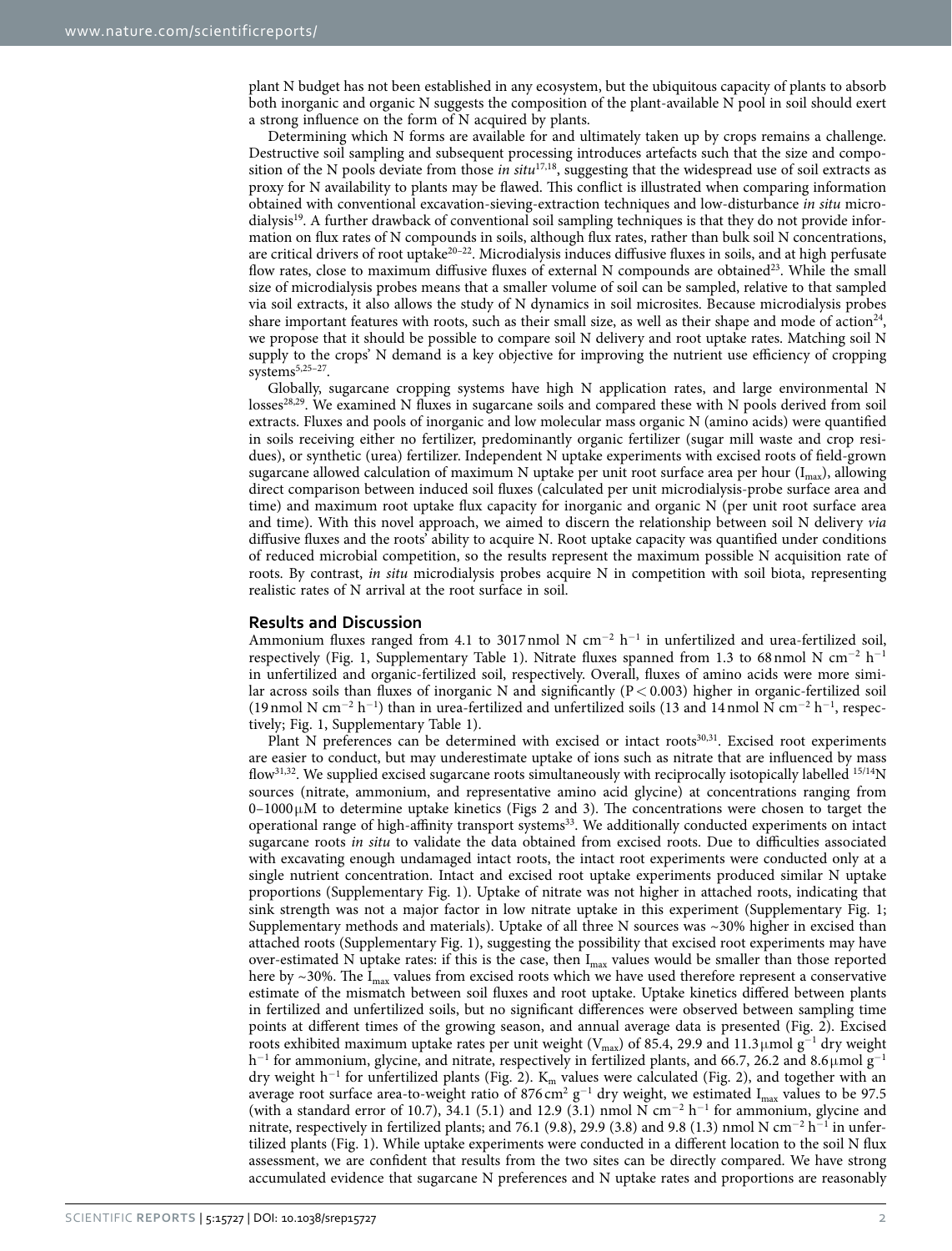

<span id="page-2-0"></span>**Figure 1. Fluxes and concentrations of nitrate-N (pink), ammonium-N (blue) and amino acid-N (green) in the three soils under sugarcane.** Circle area is determined by the square root of pool size or flux. Mean pool size of 40 replicate flux measurements or soil extractions is shown inside each circle. Estimated I<sub>max</sub> values (maximum estimated root intake rate) for sugarcane root uptake under fertilized and unfertilized conditions (nmol N cm<sup>-2</sup> h<sup>-1</sup> for nitrate, ammonium and glycine) are represented by dotted lines for comparison with fluxes. Free N pools (as determined by water extracts) and exchangeable N pools (as determined by KCl extracts) are shown in µmol N kg<sup>−1</sup> dry soil. For more detail and statistics see Table S1.



<span id="page-2-1"></span>**Figure 2. Fitted Michaelis-Menten curves of incorporation of 15N-labelled ammonium (circles), glycine (triangles) or nitrate (squares) by excised roots from plants grown in fertilized (solid symbols) or unfertilized (hollow symbols) soils.** Roots were incubated in an equimolar solution of the three N sources with one N source <sup>15</sup>N-labelled and two N sources unlabeled. Data represents averages <sup>15</sup>N incorporation for each N source across eight replicate plants at four time points. Error bars are standard error of the mean. Estimated  $V_{\text{max}}$  values for each curve are inset.

consistent across a wide range of variables, including time of year, crop age, N fertilizer rate, location, soil type and sugarcane genotype [\(Fig. 2,](#page-2-1) Supplementary Fig.  $1)^{28,34}$  $1)^{28,34}$  $1)^{28,34}$  $1)^{28,34}$ . Uptake rates and therefore I<sub>max</sub> will vary by a small percentage based on the factors listed above, however this will be very minor compared to size of soil N fluxes which are orders of magnitude greater than the respective root uptake capacities.

Our calculations show that fluxes of ammonium and nitrate in the of urea-fertilized soil exceed the root's estimated uptake capacity, I<sub>max</sub>, at ~3094 and ~209% of I<sub>max</sub>, respectively. Nitrate fluxes exceeded  $I_{\text{max}}$  in organic fertilized soil, representing ~527% of  $I_{\text{max}}$  ([Fig. 1\)](#page-2-0). This disparity between fluxes of inorganic N and  $I_{max}$  emphasizes the mismatch between N supply and N acquisition ability at the soil-root interface. This mismatch is likely to constitute a key factor for the low N use efficiency that characterizes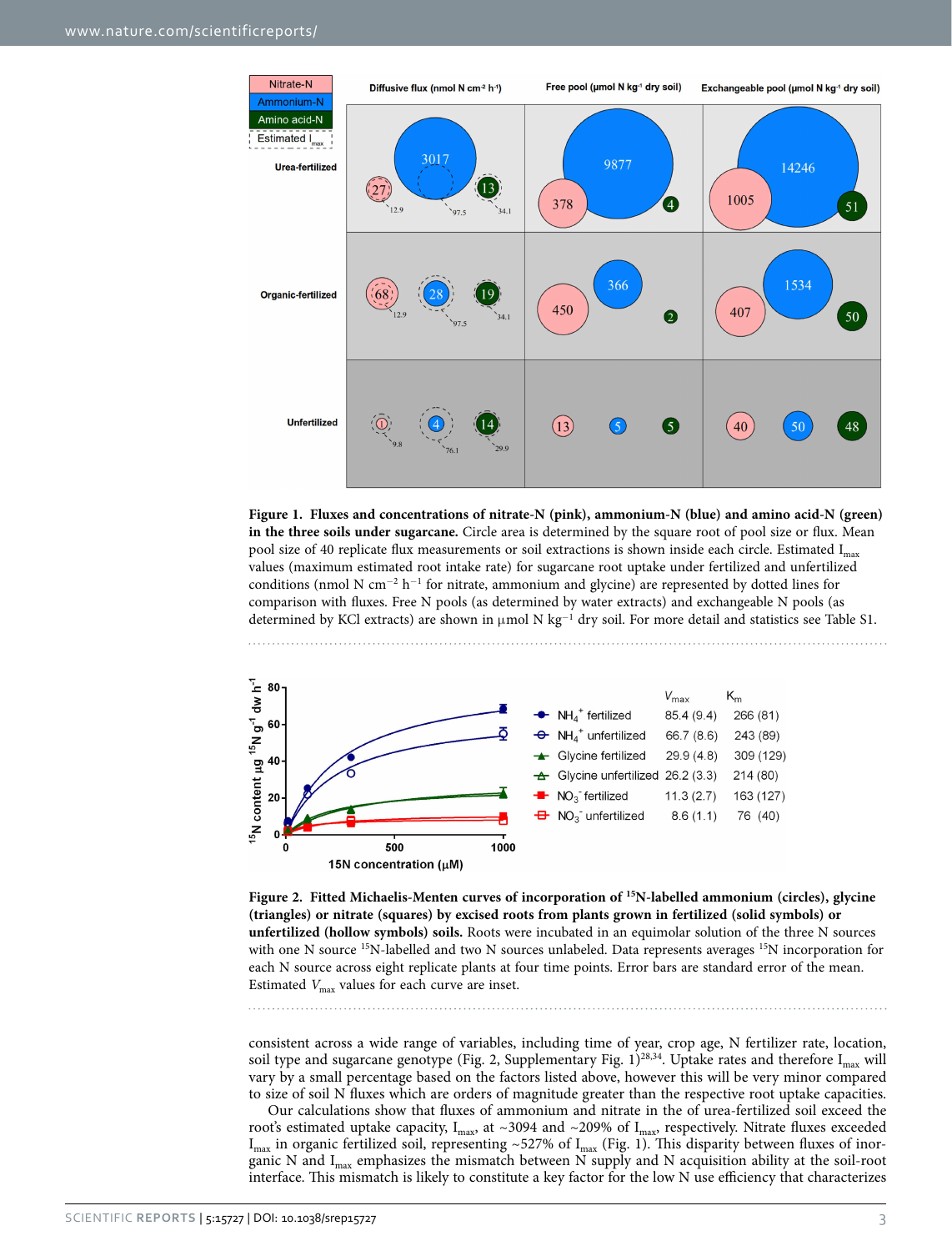

<span id="page-3-0"></span>

many high-productivity crop systems, including sugarcane, which receive high rates of synthetic N fer-tilizer<sup>[28,](#page-7-12)[35](#page-7-19)[,36](#page-7-20)</sup>. Soil N fluxes beyond the level of root  $I_{max}$  are effectively unavailable to the plant, rendering the excess N vulnerable to loss.

Considerable N losses characterize cropping systems worldwide<sup>5</sup>, including those receiving only organic fertilizers<sup>37</sup>. Release of N from organic materials is typically slower than N release from synthetic ferti-lizers, due to the need for multiple stages of microbial decomposition<sup>[38](#page-7-22)</sup>. Nevertheless, organic-fertilized systems lose N, particularly if high rates of organic matter are applied in order to compensate for low initial availability of inorganic N in the organic matter<sup>37,[39](#page-7-23),40</sup>. The organic-fertilized sugarcane field in our study received ~380 kg N ha<sup>-1</sup> over the past 12 months, compared to 155 kg N ha<sup>-1</sup> applied to the urea fertilized field. At the time of measurement, both sites showed a significant mismatch in soil N supply and crop N acquisition.

In unfertilized soil, diffusive fluxes of ammonium and nitrate were well below the estimated  $I_{max}$  $(-10\% \text{ of } I_{\text{max}})$ . [Fig. 1\)](#page-2-0). Glycine was one of the most prominent amino acids in the diffusive fluxes (data not shown), and was used here to approximate root uptake capacity of amino acids. In contrast to inorganic N, soil organic N fluxes closely matched root uptake capacity in all tested soils, ranging from 38–56% of  $I_{max}$ .

The current view that (non- $N_2$  fixing) crops depend on inorganic sources for their N nutrition is based on three observations and assumptions: (i) easily accessible organic N (such as amino acids) is not an important component of the soil solution because concentrations of inorganic N generally exceed organic N by several orders of magnitude, (ii) plants are inferior competitors for organic N in the presence of soil microbes, and (iii) crops in N limiting soils respond to additions of inorganic N ferti-lizer<sup>7,[8](#page-6-7),41</sup>. The view that inorganic N is the main source of N for crops is founded on experiments that show soil microbes compete effectively with roots for amino acids. Such experiments typically spike soil with <sup>15</sup>N<sup>13</sup>C-labelled amino acids at high concentration  $(1-75 \text{ mM})$  in single applications, followed by quantification of the isotope label in microbes and plant tissues after  $2-48$  hours $42-44$ . Such experiments, including isotopic analysis of microbe and plant tissues by NanoSIMS<sup>45</sup>, as well as the determination of uptake kinetics of amino acids by microbes and roots<sup>46</sup>, suggest that plants acquire only a small fraction of the pulse-supplied organic N, while most is acquired by soil microbes. However, experiments using a single application of amino acids are likely to favor uptake by microbes due to successful competition for a short term N pulse<sup>[46,](#page-7-28)[47](#page-7-29)</sup>.

Avoiding artificial increases of the soil amino acid pool, microdialysis probes acquire N in competition with soil microbes. We argue that the presence of amino acids in dialysates indicates their availability at the root surface. Low concentrations, but high turnover rates and continuous availability appears to be the typical presence of amino acids in the soluble N pool of soils<sup>41[,48](#page-7-30)</sup>. This indicates that even though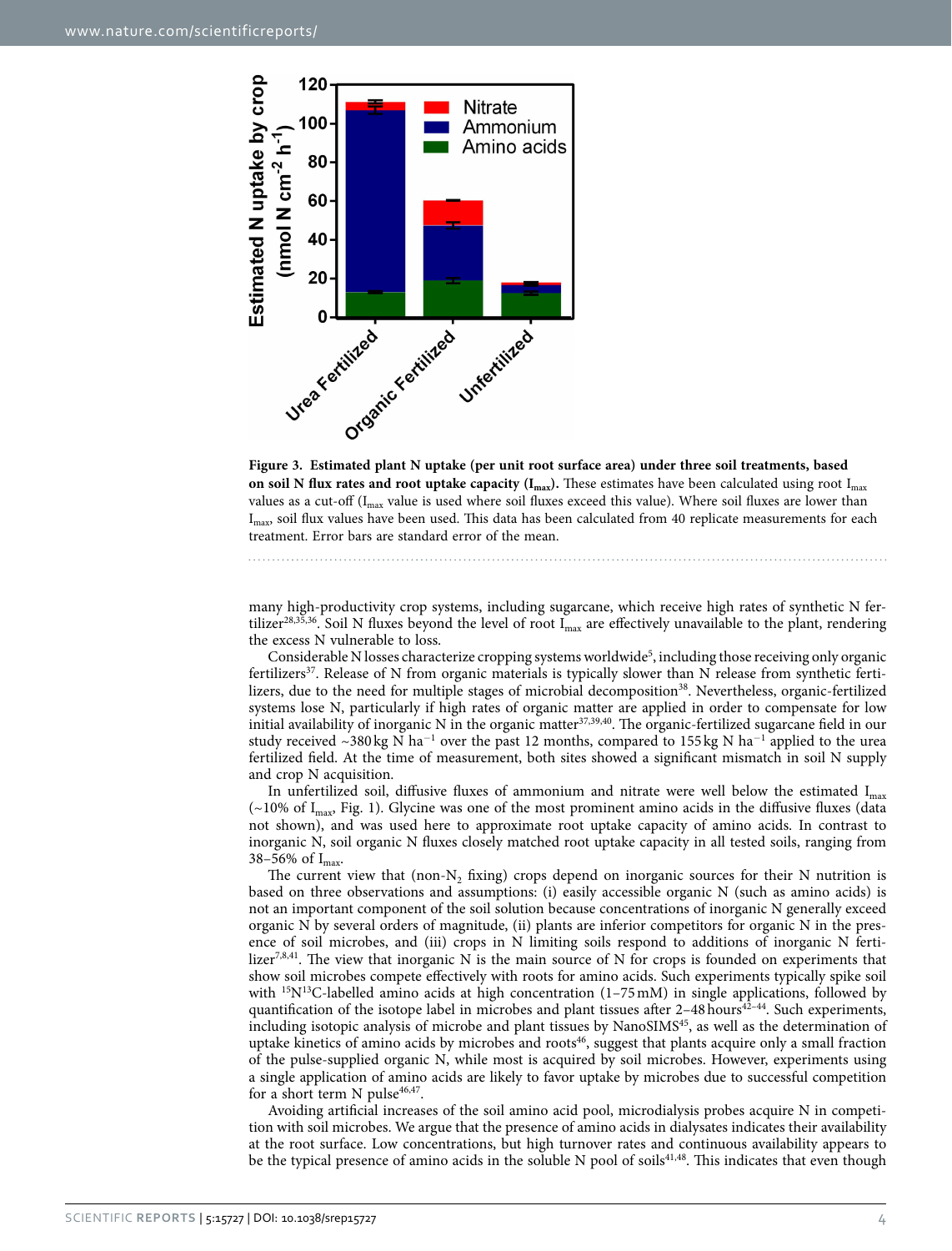

<span id="page-4-0"></span>**Figure 4.** Contribution of nitrate, ammonium and amino acids to plant- available N, as obtained by diffusive fluxes, free N (as determined by water extracts) and exchangeable N pools (as determined by KCl extracts); in urea-fertilized (**a**), organic fertilized (**b**) and unfertilized soil (**c**). Data are derived from 40 replicate probes and corresponding soil samples at each site. Error bars are standard error of the mean, lower case letters represent significant differences (*P*< 0.05) within each soil.

plants may be inferior competitors for a single spike of organic N, over time they may acquire a substan-tial proportion of their N demand from organic N in undisturbed soil<sup>41[,47](#page-7-29)</sup>.

Here we tested the assumption that the observed dominance of inorganic N in the soil solution precludes use of organic N by crops by linking soil diffusive fluxes to root I<sub>max</sub> values. We argue that sugarcane roots have the capacity to use only a small fraction of the inorganic N delivered *via* diffusive flux after fertilizer application, but most or all of the organic N flux. This suggests that the contribution of organic N such as amino acids may be substantial even in soils fertilized with urea. For the purposes of a simplistic model, we assumed that plant N acquisition occurs at the rate of  $I_{max}$  when soil fluxes exceed this rate, and at soil flux rates when these are lower than  $I_{\text{max}}$ . This allows calculation of an estimated N acquisition profile for sugarcane [\(Fig. 3\)](#page-3-0). This model indicates that sugarcane plants in the urea-fertilized soil take up ammonium > amino acids > nitrate at relative proportions of 84, 12 and 4%. By contrast, if the 95 and 5% dominance of ammonium and nitrate in urea-fertilized soil N pools as measured by extracts [\(Fig. 4\)](#page-4-0) is the assumed indicator of plant N use, the contribution of inorganic N is greatly overestimated. Similarly in the organic fertilized soil, our model indicates uptake of ammonium >amino acids >nitrate at proportions of 46, 31 and 23%, despite a free N pool (as determined by water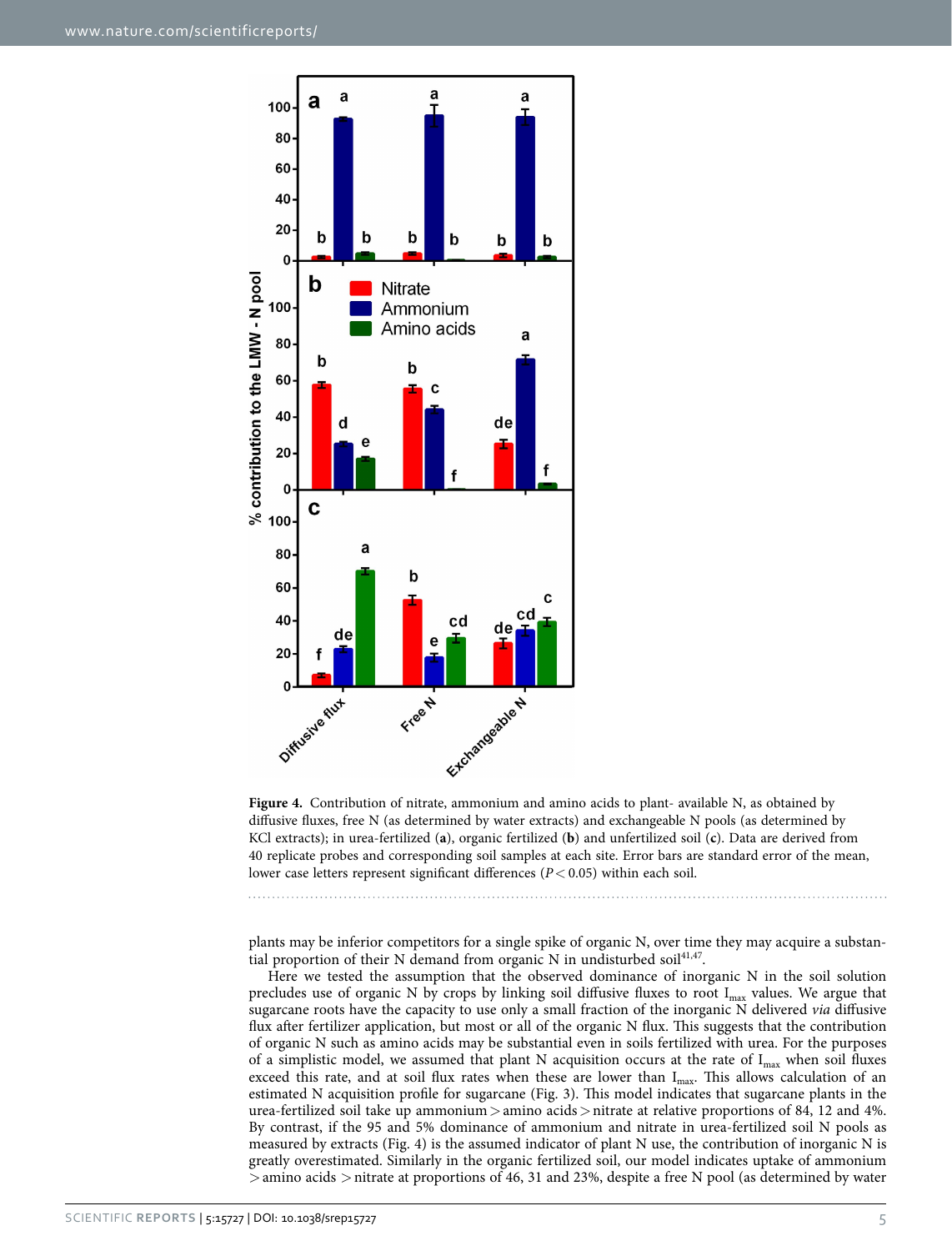<span id="page-5-0"></span>

|                      | Urea fertilized                                                   | Organic fertilized                                                                                                 | Unfertilized                                                                |
|----------------------|-------------------------------------------------------------------|--------------------------------------------------------------------------------------------------------------------|-----------------------------------------------------------------------------|
| Crop cycle stage     | 1 <sup>st</sup> Ratoon crop                                       | Plant crop                                                                                                         | 1 <sup>st</sup> Ratoon crop                                                 |
| Crop age (weeks)     |                                                                   | 10                                                                                                                 |                                                                             |
| Organic N addition   | $\sim$ 20 kg N ha <sup>-1</sup> as sugarcane<br>litter (11 weeks) | $\sim$ 80 kg N ha <sup>-1</sup> as soybean litter (6 months)<br>~300 kg N ha <sup>-1</sup> as mill mud (12 months) | $\sim$ 20 kg N ha <sup>-1</sup> as sugarcane litter<br>$(11 \text{ weeks})$ |
| Synthetic N addition | $135 \text{ kg} \text{ N} \text{ ha}^{-1}$ urea (10 days)         | None                                                                                                               | None                                                                        |

**Table 1. Summary of crop history and N addition as organic amendments or synthetic N fertilizer over the past 12 months.** The quantity of N applied is shown with time since application in parentheses.

extracts) with proportions of 44, 0.3 and 56%, and an exchangeable pool (as determined by KCl extracts) of 72, 3 and 25% ([Figs 1](#page-2-0) and [4\)](#page-4-0). This gives a strong indication that soil N pools may be a poor indicator of plant N supply.

The extent to which different N sources contribute to plant N nutrition under conditions of high N flux would, however, depend on how the different N sources interact during uptake. It is established that ammonium exerts a strong inhibitory effect on nitrate uptake<sup>49</sup>. There are few reports on the interactions between inorganic and organic N uptake. Studies that have targeted the interaction between inorganic N and amino acid uptake suggest amino acids may affect inorganic N uptake negatively, but inorganic N does not inhibit uptake of amino acids $50-52$ .

While the contribution of organic N to crop N budgets remains unclear, it is becoming apparent that amino acids and peptides can represent a significant proportion of the soil N pools in agricultural soils<sup>11,[41,](#page-7-25)[43](#page-7-33)[,53](#page-8-1),54</sup>. Boreal forest and sub-tropical sugarcane soils represent opposite ends of the N availability spectrum, and the similar prevalence of amino acids in N fluxes in these soils contradicts expectations of contrasting relative dominance of organic N cf.<sup>47</sup>. Globally, sugarcane soils typically receive high N fertilizer rates in the form of granular urea that is applied as one dose during early crop growth<sup>55</sup>. This practice results in  $\approx$ 3 months of very high soil inorganic N concentrations (the two fertilized soils sampled here are representative of this period) followed by an extended period of low inorganic N con-centrations until harvest at 12–14 months<sup>28,[41,](#page-7-25)55</sup>. The unfertilized soil here is broadly representative of N availability over the final ~9 months of the sugarcane growing season as the size and relative composition of exchangeable N pools mirror those of soil during the later growth phase<sup>41</sup>. The results here indicate that during the ~9 months when sugarcane soils have a low availability of inorganic N, amino acids are a prominent N source that can make a considerable contribution to crop N demand. The prolonged growth of sugarcane necessitates that  $\approx$ 50% of shoot N is acquired during the period of low soil N availability<sup>[28](#page-7-12)</sup>, and our results suggest that amino acids may comprise a substantial fraction of N acquisition during this time with contributions by amino acids  $>$ ammonium $>$ nitrate of 70 $>$  23 $>$  7% to the plant N budget ([Figs 3](#page-3-0) and [4](#page-4-0)). While measurements here have only assessed soil and roots from the top 20mm of the soil profile due to the small size of microdialysis probes, soil extract results in this study are within the range determined across the crop rooting zone  $(0-20 \text{ cm})$  in previous studies<sup>[41,](#page-7-25)55</sup>, indicating that these measurements are likely to broadly reflect availability to the crop. Future research will include measurements at a range of depths via sequential excavation of topsoil.

Current sugarcane cropping systems have poor N use efficiency because inorganic N accumulates in high concentrations, which exceed the N acquisition ability of crops and soil biota. We hypothesize that the mismatch between soil N supply and sugarcane N acquisition ability is likely to be similar for other crops, however further study of cropping systems with a focus on soil N fluxes is required. Here we show a new approach for examining N relations in soil in context of crop N physiology, which provides a new avenue towards tailoring N fertilizer supply to match the specific uptake abilities and N demand of crops over the growth cycle.

#### **Materials and Methods**

**Study site.** Nutrient fluxes were determined at a sugarcane farm (27°46′41.79′′S, 153°19′37.33′′E) near Jacob's Well, Queensland, Australia. Soil properties and climate are shown in Supplementary Table 2. Three adjacent fields received different fertilizer additions – urea fertilizer, organic fertilizer and no fertilizer. The 'urea fertilized' field was supplied with 135 kg N ha<sup>-1</sup> as urea 10 days prior to sampling. Rain and irrigation (~2.3mm) occurred between fertilizer application and soil sampling. The field receiving organic fertilizer had residual plant litter from the previous rotation of soybeans. Additionally, 100 t fresh weight ha<sup>-1</sup> of sugarcane industry waste (mill mud'), containing approximately 330 kg N ha<sup>-1</sup> of which over 90% is organic  $N^{56}$ , had been applied 12 months previously. Information on agronomic practices is summarized in [Table 1.](#page-5-0) Nitrogen additions from organic forms were calculated using farm estimations of input tonnage and published %N values for the input forms<sup>[56](#page-8-4),57</sup>.

**Determination of N fluxes and pools.** Five sub-sites were sampled from each field. Eight samples were collected at each of the five sites, resulting in 40 samples per field. The five sub-sites were each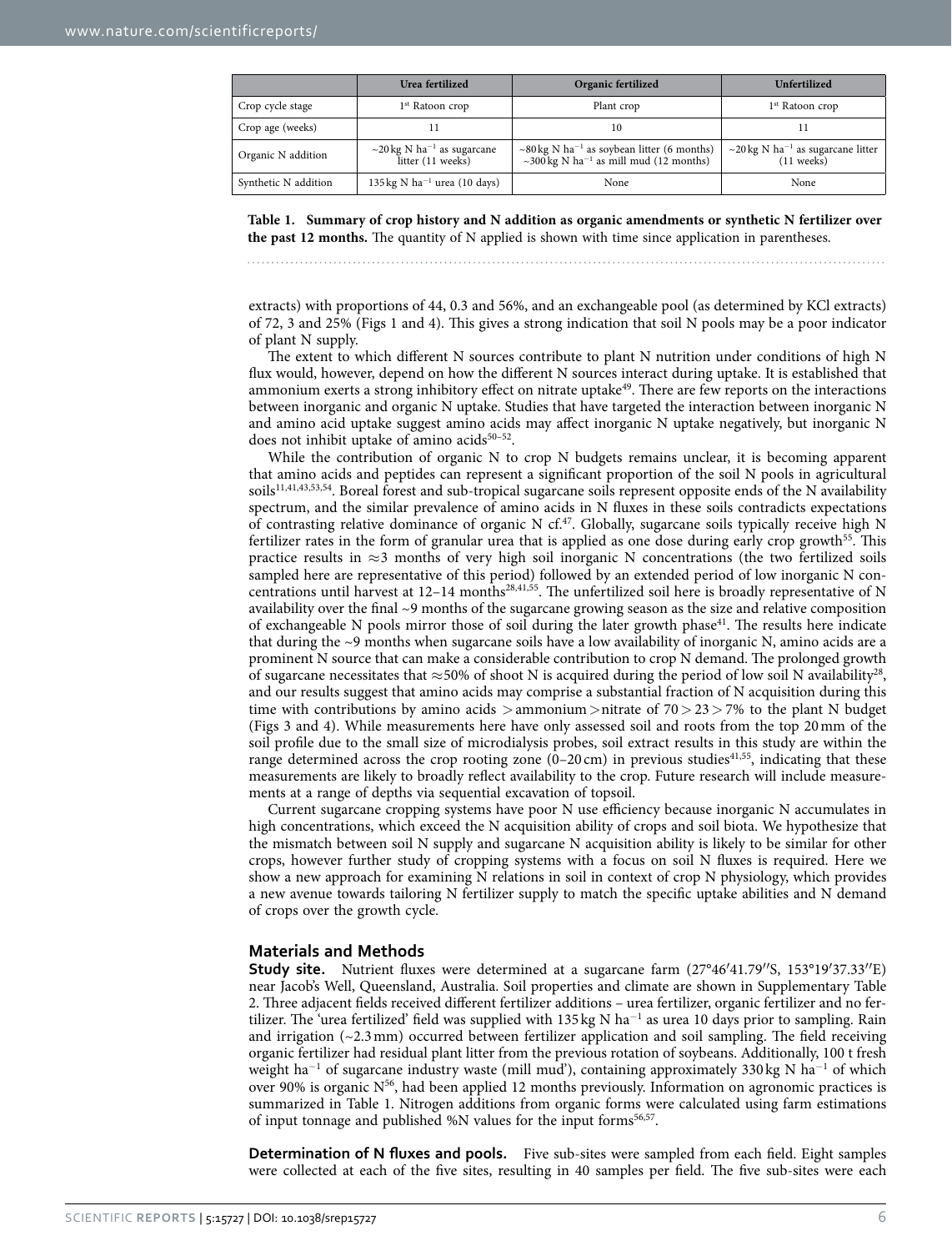separated by at least 10m and no two sub-sites were in the same row of cane. Our five sub-sites were distributed across an area of  $\sim$ 300 m<sup>2</sup> in each field.

Microdialysis membrane calibration and soil sampling was done as described previously<sup>23</sup>. Briefly, polyarylethersulphone probes (CMA 20, CMA Microdialysis AB, Kista, Sweden; 10mm long, 500μm outer diameter and  $400 \mu m$  inner diameter) were inserted to approximately 15 mm depth. Perfusate (high-purity deionized water) was pumped through the system by syringe infusion pumps (CMA 400) at a flow rate of 5µl min<sup>-1</sup>and samples were collected for 1 h sampling time in refrigerated micro-fraction collectors (CMA 470).

Diffusive fluxes from the soil are calculated as per Inselsbacher and Näsholm<sup>19</sup>, and expressed as nmol cm<sup>-2</sup> h<sup>-1</sup>.

Samples were stored at ~6 °C for <10h and then frozen (−20 °C) until analysis of N compounds. After microdialysis collection, soil was sampled to  $\sim$ 2 cm depth in the immediate vicinity of the probe, to provide the closest possible approximation to the estimated area sampled by the probe. Soil was stored in 50 ml centrifuge tubes at  $\sim$  20 °C, and subsequently extracted using deionized water (to determine free N pools) or 1.5M KCl (to determine total exchangeable N pools, which incorporate the free N pool) within 24h as per Holst *et al.*<sup>[41](#page-7-25)</sup>.

**Root uptake kinetics.** Plant N uptake kinetics were assessed at a commercial sugarcane farm (25°00′11′′S, 152°19′08′′E) near Bundaberg, Queensland, Australia. Nitrogen source preference of excised roots was assessed at four time points across the growing season: December, January, March and May. Ambient temperature during the experiments was approximately 25–30 °C in December and January, 20–27 °C in March and 18–24 °C in May. Analysis was performed on roots from both fertilized (100 kg N ha<sup>−</sup><sup>1</sup> , supplied as urea) and unfertilized (0 kg N ha<sup>−</sup><sup>1</sup> ) plants.

Roots were harvested by manually excavating soil and roots adjacent to four sugarcane plants. Roots were washed thoroughly with water and stored in zip-lock plastic bags at ambient temperature prior to incubation experiments, which were conducted within four hours. Roots were cut into 2 cm sections. These were divided into 12 sub-samples, and each sub-sample was placed in a vial containing 30mL of N solution. Each solution consisted of an equimolar mixture of ammonium (as  $(NH_4)$ ,  $SO_4$ ), nitrate (as  $KNO<sub>3</sub>$ ), and glycine, with one of the N sources labelled with <sup>15</sup>N (98–99 atom % excess) and the other two N sources at natural abundance level. Glycine was chosen as it is one of the most prominent amino acids in the current investigation. Each treatment consisted of four N concentrations: 10, 100, 300, or 1000 $\mu$ M <sup>15</sup>N-labelled N source (30, 300, 900, or 3000 $\mu$ M total N in solution). The concentrations were chosen to target the operational range of high-affinity transport systems<sup>33</sup>. Each solution was prepared with  $100 \mu M$ CaSO4 to maintain cell membrane integrity. Vials were agitated gently on a shaker for 30min at ambient temperature. The N solution was then replaced with 60mL of 10mM KCl and roots were agitated for a further 10min to remove unincorporated N. Potassium chloride was replaced with 60mL water and roots were shaken for 5min before being removed from solution. Root samples were dried at 55 °C, then ground to a fine powder via ball mill (Retsch MM2).

**Analyses.** Nitrate concentrations in soil were analyzed using vanadium chloride and subsequent Griess reaction<sup>58</sup>. Amino acids and NH<sub>4</sub><sup>+</sup> were analyzed via UPLC as per Holst *et al.*<sup>41</sup>.

Plant Samples were analyzed for 15N by a PDZ Europa ANCA-GSL elemental analyzer interfaced to a PDZ Europa 20–20 isotope ratio mass spectrometer (Sercon Ltd., Cheshire, UK). Michaelis-Menten curves were fitted to the 15N data, and the estimated *V*max values were calculated using Graphpad Prism 6.02 (GraphPad Software, SanDiego, CA, USA). Estimated *I*max values were calculated using *V*max values, and average sugarcane root surface area per gram dry tissue weight (876 cm<sup>2</sup> g<sup>-1</sup> dw) as determined by WinRHIZO software (v. 2007d, Regent Instruments, Quebec, Canada).

Data were analyzed using one-way ANOVA with Tukey's Post-hoc test (Statistica version 10, StatSoft Inc, Tulsa, USA). Where necessary, data were arcsine or  $log_{10}$  transformed to meet assumptions of ANOVA analysis.

#### **References**

- <span id="page-6-0"></span>1. Food and Agriculture Organization of the United Nations. *FAOSTAT Nitrogenous fertilizers*, <[http://data.fao.org/ref/380eaf8b-](http://data.fao.org/ref/380eaf8b-378c-48b0-b1c3-a46b23f1f139.html)[378c-48b0-b1c3-a46b23f1f139.html?](http://data.fao.org/ref/380eaf8b-378c-48b0-b1c3-a46b23f1f139.html)version=1.0> (2014) Date of access: 11/06/2015.
- <span id="page-6-1"></span>2. Galloway, J. N. *et al.* Nitrogen cycles: past, present, and future. *Biogeochemistry* **70,** 153–226, doi: 10.1007/s10533-004-0370-0 (2004).
- <span id="page-6-2"></span>3. Gruber, N. & Galloway, J. N. An Earth-system perspective of the global nitrogen cycle. *Nature* **451,** 293–296, doi: 10.1038/ nature06592 (2008).
- <span id="page-6-3"></span>4. Rockstrom, J. *et al.* A safe operating space for humanity. *Nature* **461,** 472–475, doi: 10.1038/461472a (2009).
- <span id="page-6-4"></span>5. Zhang, F. *et al.* Integrated Nutrient Management for Food Security and Environmental Quality in China. *Advances in Agronomy* **116,** 1–40, doi: 10.1016/B978-0-12-394277-7.00001-4 (2012).
- <span id="page-6-6"></span><span id="page-6-5"></span>6. Davidson, E. A. *et al.* Excess Nitrogen in the U.S. Environment: Trends, Risks, and Solutions. *Issues in Ecology* **15,** 1–16 (2012). 7. Paungfoo-Lonhienne, C., Visser, J., Lonhienne, T. G. A. & Schmidt, S. Past, present and future of organic nutrients. *Plant and Soil* **359,** 1–18, doi: 10.1007/s11104-012-1357-6 (2012).
- <span id="page-6-7"></span>8. Näsholm, T., Kielland, K. & Ganeteg, U. Uptake of organic nitrogen by plants. *New Phytologist* **182,** 31–48, doi: 10.1111/j.1469- 8137.2008.02751.x (2009).
- <span id="page-6-8"></span>9. Soper, F. M. *et al.* Arabidopsis and Lobelia anceps access small peptides as a nitrogen source for growth. *Functional Plant Biology* **38,** 788–796, doi: 10.1071/fp11077 (2011).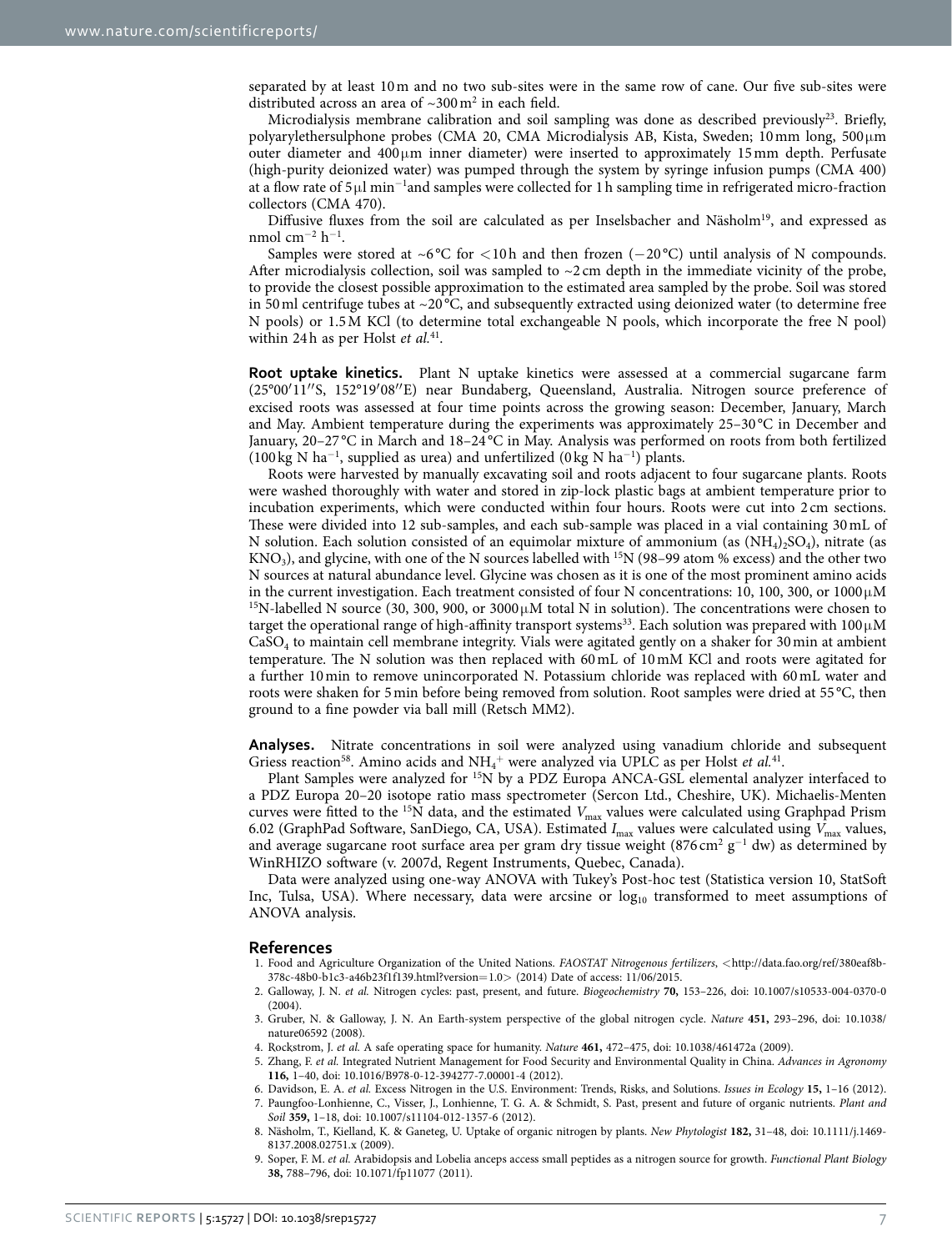- 10. Paungfoo-Lonhienne, C. *et al.* Nitrogen affects cluster root formation and expression of putative peptide transporters. *Journal of Experimental Botany* **60,** 2665–2676 (2009).
- <span id="page-7-32"></span>11. Hill, P. W. *et al.* Acquisition and Assimilation of Nitrogen as Peptide-Bound and D-Enantiomers of Amino Acids by Wheat. *Plos One* **6,** e19220 (2011).
- <span id="page-7-0"></span>12. Paungfoo-Lonhienne, C. *et al.* Plants can use protein as a nitrogen source without assistance from other organisms. *Proceedings of the National Academy of Sciences of the United States of America* **105,** 4524–4529, doi: 10.1073/pnas.0712078105 (2008).
- <span id="page-7-1"></span>13. Warren, C. R. Quaternary ammonium compounds can be abundant in some soils and are taken up as intact molecules by plants. *New Phytologist* **198,** 476–485, doi: 10.1111/nph.12171 (2013).
- <span id="page-7-2"></span>14. Forsum, O., Svennerstam, H., Ganeteg, U. & Näsholm, T. Capacities and constraints of amino acid utilization in Arabidopsis. *New Phytologist* **179,** 1058–1069, doi: 10.1111/j.1469-8137.2008.02546.x (2008).
- <span id="page-7-3"></span>15. Jämtgård, S., Näsholm, T. & Huss-Danell, K. Characteristics of amino acid uptake in barley. *Plant and Soil* **302,** 221–231, doi: 10.1007/s11104-007-9473-4 (2008).
- <span id="page-7-4"></span>16. Vinall, K., Schmidt, S., Brackin, R., Lakshmanan, P. & Robinson, N. Amino acids are a nitrogen source for sugarcane. *Functional Plant Biology* **39,** 503–511, doi: 10.1071/FP12042 (2012).
- <span id="page-7-5"></span>17. Hobbie, J. & Hobbie, E. Amino acid cycling in plankton and soil microbes studied with radioisotopes: measured amino acids in soil do not reflect bioavailability. *Biogeochemistry* **107,** 339–360, doi: 10.1007/s10533-010-9556-9 (2012).
- <span id="page-7-7"></span><span id="page-7-6"></span>18. Inselsbacher, E. Recovery of individual soil nitrogen forms after sieving and extraction. *Soil Biol. Biochem.* **71,** 76–86 (2014). 19. Inselsbacher, E. & Näsholm, T. The below-ground perspective of forest plants: soil provides mainly organic nitrogen for plants
- <span id="page-7-8"></span>and mycorrhizal fungi. *New Phytologist* **195,** 329–334, doi: 10.1111/j.1469-8137.2012.04169.x (2012). 20. Nye, P. H. Diffusion of ions and uncharged solutes in soils and soil clays. *Advances in Agronomy* **31,** 225–272 (1979).
- 21. Shaver, G. R. & Chapin, F. S. I. Production-biomass relationships and element cycling in contrasting artic vegetation types. *Ecological Monographs* **61,** 1–31 (1991).
- 22. Leadley, P. W., Reynolds, J. F. & Chapin, F. S. A. A model of nitrogen uptake by *Eriophorum vaginatum* roots in the field: ecological implications. *Ecological Monographs* **67,** 1–22 (1997).
- <span id="page-7-9"></span>23. Inselsbacher, E., Ohlund, J., Jämtgård, S., Huss-Danell, K. & Näsholm, T. The potential of microdialysis to monitor organic and inorganic nitrogen compounds in soil. *Soil Biol. Biochem.* **43,** 1321–1332, doi: 10.1016/j.soilbio.2011.03.003 (2011).
- <span id="page-7-10"></span>24. Inselsbacher, E., Oyewole, O. A. & Nasholm, T. Early season dynamics of soil nitrogen fluxes in fertilized and unfertilized boreal forests. *Soil Biol. Biochem.* **74,** 167–176, doi: 10.1016/j.soilbio.2014.03.012 (2014).
- <span id="page-7-11"></span>25. Vitousek, P. M. *et al.* Nutrient Imbalances in Agricultural Development. *Science* **324,** 1519–1520, doi: 10.1126/science.1170261  $(2009)$
- 26. Cui, Z. L., Chen, X. P. & Zhang, F. S. Current Nitrogen Management Status and Measures to Improve the Intensive Wheat-Maize System in China. *Ambio* **39,** 376–384, doi: 10.1007/s13280-010-0076-6 (2010).
- 27. Matson, P. A., Naylor, R. & Ortiz-Monasterio, I. Integration of environmental, agronomic, and economic aspects of fertilizer management. *Science* **280,** 112–115 (1998).
- <span id="page-7-12"></span>28. Robinson, N. *et al.* Nitrate Paradigm Does Not Hold Up for Sugarcane. *Plos One* **6,** e19045 (2011).
- <span id="page-7-13"></span>29. Allen, D., Kingston, G., Rennenberg, H., Dalal, R. & Schmidt, S. Nitrous oxide emissions from sugarcane soils as influenced by waterlogging and split N fertiliser application. *Proceedings of the 2008 Conference of the Australian Society of Sugar Cane Technologists held at Townsville*. Queensland, Australia, 29 April–2 May 2008, 95-104 (2008).
- <span id="page-7-14"></span>30. Weigelt, A., Bol, R. & Bardgett, R. D. Preferential uptake of soil nitrogen forms by grassland plant species. *Oecologia* **142,** 627–635, doi: 10.1007/s00442-004-1765-2 (2005).
- <span id="page-7-15"></span>31. Falkengren-Grerup, U., Månsson, K. F. & Olsson, M. O. Uptake capacity of amino acids by ten grasses and forbs in relation to soil acidity and nitrogen availability. *Environmental and Experimental Botany* **44,** 207–219, doi: 10.1016/S0098-8472(00)00068-X (2000).
- <span id="page-7-16"></span>32. Hoagland, D. & Broyer, T. General nature of the process of salt accumulation by roots with description of experimental methods. *Plant Physiology* **11,** 471–507 (1936).
- <span id="page-7-17"></span>33. Mäck, G. & Tischner, R. Constitutive and Inducible net NH+4 Uptake of Barley (Hordeum vulgare L.) Seedlings. *Journal of Plant Physiology* **144,** 351–357, doi: 10.1016/S0176-1617(11)81198-3 (1994).
- <span id="page-7-19"></span><span id="page-7-18"></span>34. Vinall, K. *Use of inorganic and organic nitrogen sources by sugarcane* Master of Philosophy thesis. *University of Queensland*. (2010).
- 35. Glass, A. D. M. Nitrogen use efficiency of crop plants: Physiological constraints upon nitrogen absorption. *Critical Reviews in Plant Sciences* **22,** 453–470, doi: 10.1080/07352680390243512 (2003).
- <span id="page-7-20"></span>36. Tilman, D., Cassman, K. G., Matson, P. A., Naylor, R. & Polasky, S. Agricultural sustainability and intensive production practices. *Nature* **418,** 671–677, doi: 10.1038/nature01014 (2002).
- <span id="page-7-21"></span>37. Berntsen, J. *et al.* Nitrogen cycling in organic farming systems with rotational grass-clover and arable crops. *Soil Use and Management* **22,** 197–208, doi: 10.1111/j.1475-2743.2005.00016.x (2006).
- <span id="page-7-22"></span>38. Berg, B. & McClaugherty, C. *Plant Litter*. 2nd edn (Springer-Verlag, 2008).
- <span id="page-7-23"></span>39. Pang, X. P. & Letey, J. Organic Farming Challenge of Timing Nitrogen Availability to Crop Nitrogen Requirements. *Soil Sci. Soc. Am. J*. **64,** 247–253, doi: 10.2136/sssaj2000.641247x (2000).
- <span id="page-7-24"></span>40. Hansen, B. *et al.* Nitrogen leaching from conventional versus organic farming systems — a systems modelling approach. *Eur. J. Agron.* **13,** 65–82, doi: 10.1016/S1161-0301(00)00060-5 (2000).
- <span id="page-7-25"></span>41. Holst, J., Brackin, R., Robinson, N., Lakshmanan, P. & Schmidt, S. Soluble inorganic and organic nitrogen in two Australian soils under sugarcane cultivation. *Agriculture, Ecosystems & Environment* **155,** 16–26, doi: 10.1016/j.agee.2012.03.015 (2012).
- <span id="page-7-26"></span>42. Warren, C. R. Uptake of inorganic and amino acid nitrogen from soil by Eucalyptus regnans and Eucalyptus pauciflora seedlings. *Tree Physiology* **29,** 401–409, doi: 10.1093/treephys/tpn037 (2009).
- <span id="page-7-33"></span>43. Bardgett, R. D., Streeter, T. C. & Bol, R. Soil microbes compete effectively with plants for organic-nitrogen inputs to temperate grasslands. *Ecology* **84,** 1277–1287 (2003).
- 44. Kaštovská, E. & Šantrůčková, H. Comparison of uptake of different N forms by soil microorganisms and two wet-grassland plants: A pot study. *Soil Biol. Biochem.* **43,** 1285–1291, doi: 10.1016/j.soilbio.2011.02.021 (2011).
- <span id="page-7-27"></span>45. Jones, D. L., Clode, P. L., Kilburn, M. R., Stockdale, E. A. & Murphy, D. V. Competition between plant and bacterial cells at the microscale regulates the dynamics of nitrogen acquisition in wheat (Triticum aestivum). *New Phytologist*, doi: 10.1111/nph.12405, doi: 10.1111/nph.12405 (2013).
- <span id="page-7-28"></span>46. Kuzyakov, Y. & Xu, X. Competition between roots and microorganisms for nitrogen: mechanisms and ecological relevance. *New Phytologist* **198,** 656–669, doi: 10.1111/nph.12235 (2013).
- <span id="page-7-29"></span>47. Schimel, J. P. & Bennett, J. Nitrogen mineralization: Challenges of a changing paradigm. *Ecology* **85,** 591–602, doi: 10.1890/03- 8002 (2004).
- <span id="page-7-30"></span>48. Kielland, K., McFarland, J. W., Ruess, R. W. & Olson, K. Rapid cycling of organic nitrogen in taiga forest ecosystems. *Ecosystems* **10,** 360–368, doi: 10.1007/s10021-007-9037-8 (2007).
- <span id="page-7-31"></span>49. Lee, R. B. & Drew, M. C. Rapid, reversible inhibition of nitrate influx in barley by ammonium. *Journal of Experimental Botany* **40,** 741–752, doi: 10.1093/jxb/40.7.741 (1989).